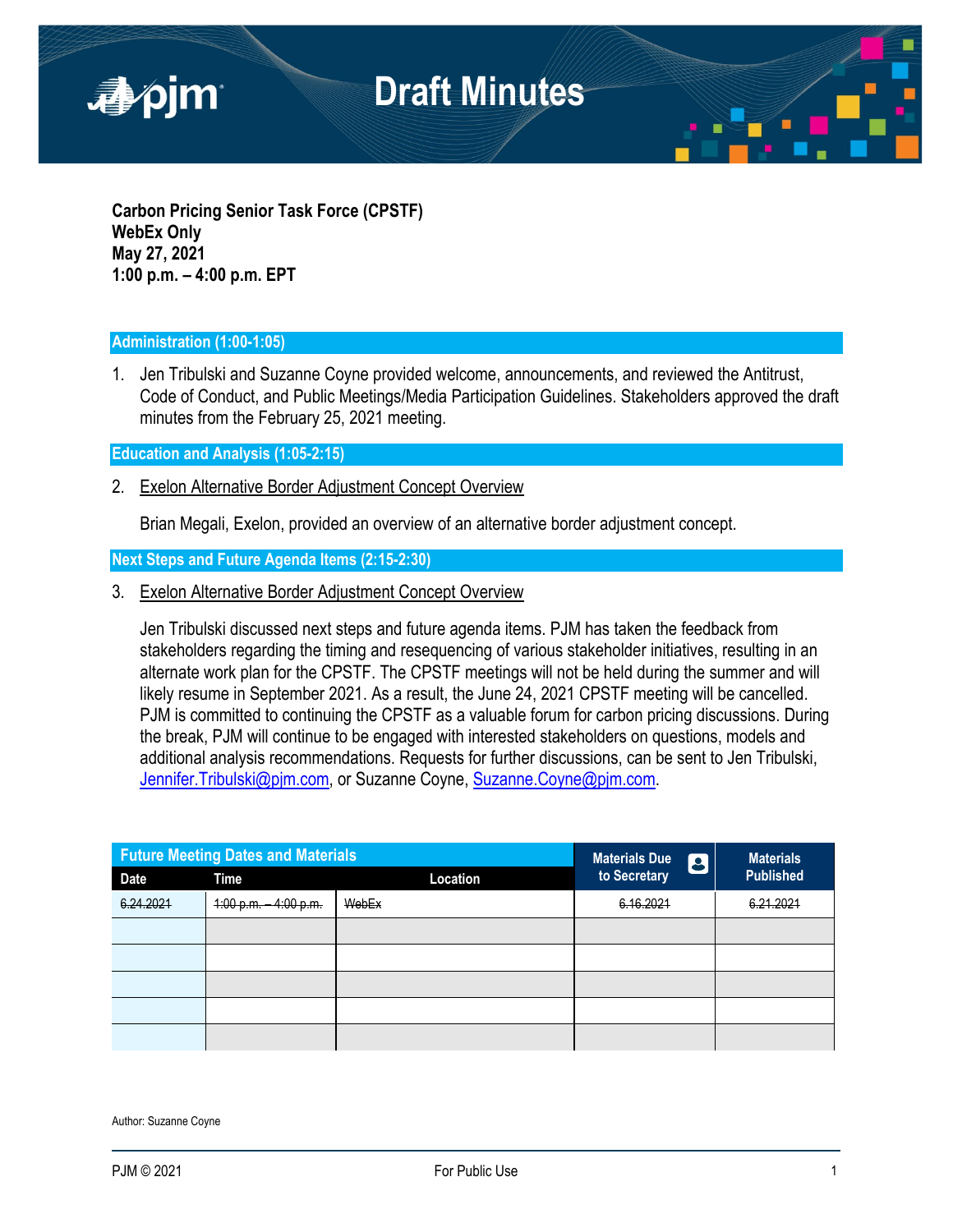

### **Draft Minutes**

#### **WebEx Meeting Attendees**

Tribulski, Jen (Facilitator) PJM Interconnection Not Applicable Not Applicable Coyne, Suzanne (Secretary) PJM Interconnection Not Applicable Anders, David **PJM Interconnection** and the Not Applicable Arnold, Katelyn PPL Electric Utilities Corporation d/b/a PPL Utilities Transmission Owner Bailey, Paul **America's Power** Not Applicable Not Applicable Baker, Jeff **Duke Energy Business Services, LLC** Transmission Owner Barker, Jason **Exelon Business Services Company, LLC** Transmission Owner Barry, Chris **NJ Dept. of Environmental Protection** Not Applicable Benchek, Jim First Energy Transmission Owner Bennett, Stephen **PJM Interconnection PTM** Interconnection Not Applicable Bernabeu, Emanuel PJM Interconnection Not Applicable Bhana, Rajesh **Exelon Generation Co., LLC** Generation Counter and Generation Owner Brodbeck, John EDP Renewables North America LLC Generation Owner Bruce, Susan **McNees Wallace & Nurick LLC** Not Applicable Callen, Zac **Illinois Commerce Commission** Not Applicable Canter, David **Appalachian Power Company** Transmission Owner Carmean, Gregory CPSI OPSI Not Applicable Chang, Sean Shell Energy North America (US), L.P. Chang, Sean Other Supplier Chmielewski, Brian **PJM Interconnection** and Not Applicable Davis, James Dominion Energy Generation Marketing, Inc. Generation Owner Denby, Brett Northern Virginia Electric Cooperative Electric Distributor Depillo, Raymond **PSEG Energy Resources and Trade LLC Communist Constanting Communist Communist Property** Communist Communist Communist Communist Communist Communist Communist Communist Communist Communist Communist Comm Dillon, Matthew **DIGI Development Company** Generation Owner Downs, Jere **PJM Interconnection** and the Mot Applicable Dugan, Chuck **East Kentucky Power Cooperative, Inc.** Transmission Owner Fan, Zhenyu **PJM Interconnection** Not Applicable Feller, John **PPL Electric Utilities Corp.** dba PPL Utilities **Transmission Owner** Filomena, Guy **Customized Energy Solutions, Ltd.** Not Applicable Fink, Regan **Pine Gate Renewables Pine Gate Renewables** Not Applicable Fink, Sari **American Wind Energy Association** Not Applicable Not Applicable Foladare, Kenneth Geenex Solar LLC Genex Solar Human Channel Cher Supplier Ford, Adrien Old Dominion Electric Cooperative Electric Distributor Foster, Denise **East Kentucky Power Cooperative, Inc.** Transmission Owner Gates, Terry **Appalachian Power Company (AEP Generation)** Transmission Owner Giacomoni, Anthony PJM Interconnection Not Applicable Granstrand, Luke Dominion Energy Generation Marketing, Inc. Generation Owner Greiner, Gary **PSEG Energy Resources and Trade LLC Communist Construction** Other Supplier Guntle, Vince **American PowerNet Management, L.P.** End-Use Customer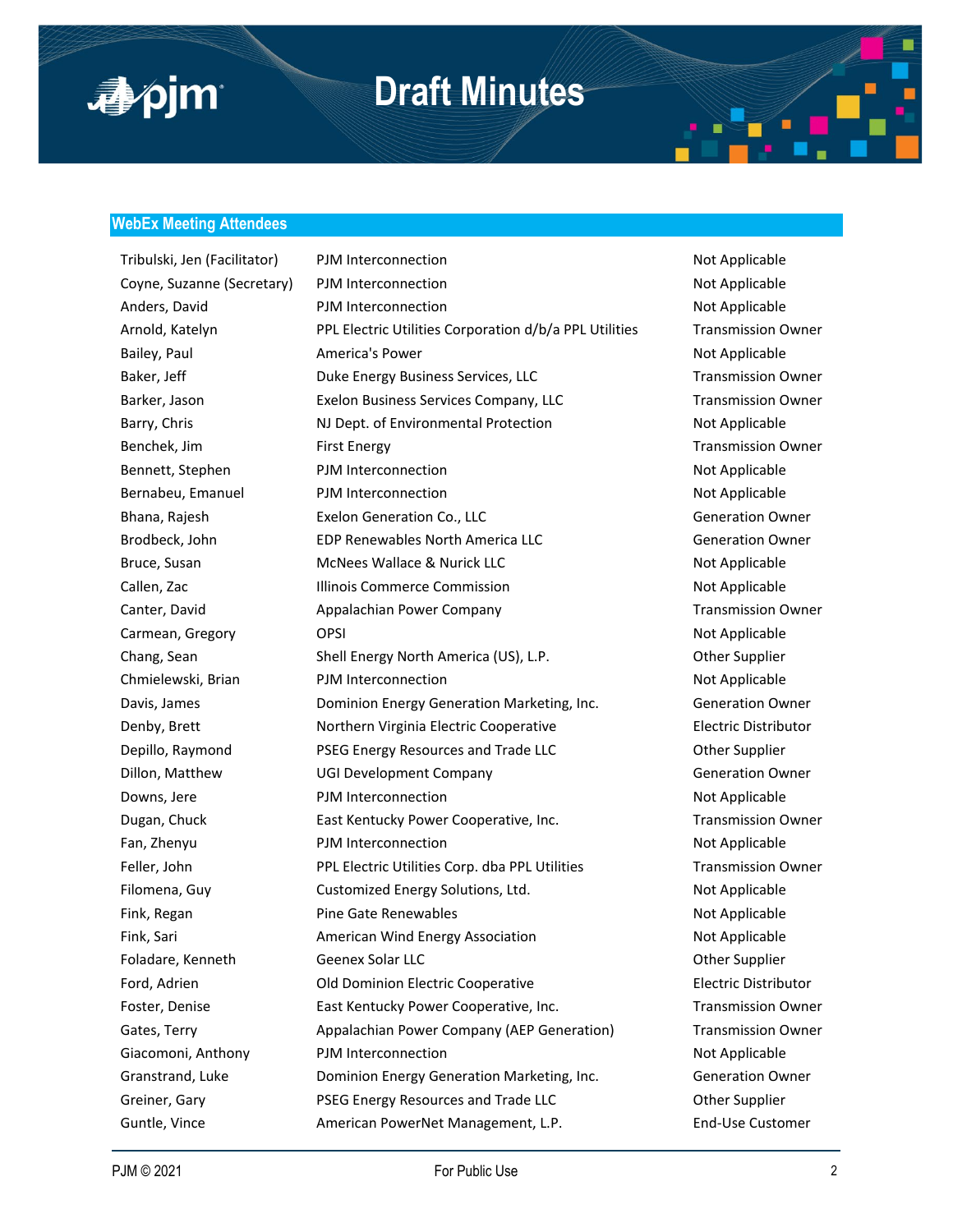

## **Draft Minutes**

Mariam, Yohannes

Hanser, Erik **Michigan Public Service Commission** Not Applicable Hays, Christina **Notain Christian Communistion Communisties** Dominion Virginia Power Transmission Owner Heisey, Bradley **Tenaska Pennsylvania Partners, LLC** Generation Owner Helm, Gary **PJM Interconnection** Not Applicable Herel, Suzanne **Not Applicable** PJM Interconnection **Not Applicable** Hilderbrand, Rebecca **PJM Interconnection** Not Applicable Hoatson, Tom **West Deptford Energy, LLC** Generation Owner Hohenshilt, Jennifer Talen Energy Marketing, LLC Generation Owner Horning, Lynn Marie **Customized Energy Solutions, Ltd.** Not Applicable Hsia, Eric **Example 2018** PJM Interconnection **Not Applicable** Not Applicable Hudis, Gabriella **Gabel Associates** Not Applicable Not Applicable Hyatt, John **Monitoring Analytics** Not Applicable Not Applicable Hyzinski, Tom GT Power Group, LLC Not Applicable Not Applicable Iler, Art **Indiana Office of Utility Consumer** Not Applicable Janicki, Diane **Boston Energy Trading and Marketing LLC Charging Other Supplier** Johnson, Carl **Customized Energy Solutions, Ltd.** Not Applicable Johnston, Dave **Indiana Utility Regulatory Commission** Not Applicable Kelly, Stephen **Brookfield Renewable Trading and Marketing LP** Other Supplier Kilgallen, Kevin **Avangrid Renewables, LLC** Communist Communist Communist Communist Communist Communist Communist Kogut, George **New York Power Authority New York Power Authority New York Power Authority Channel Authority** Kozhuharov, Dimitar **Delaware Municipal Electric Corporation**, Inc. **Electric Distributor** Ladin, Sarah **Institute for Policy Integrity at NYU School of Law** Not Applicable Littell, David **Regulatory Assistance Project** Not Applicable Lyke, Audrey **Exelon Business Services Company, LLC** Transmission Owner Mabry, Dave **MacNees Wallace & Nurick LLC** Not Applicable Mansour, Mike **PUCO** PUCO **Not Applicable** Not Applicable Office of the People's Counsel for the District of Columbia End-Use Customer Matheson, Eric **Example 20 For PA Public Utility Commission** Not Applicable McGlynn, Paul **PJM Interconnection** Not Applicable Megali, Brian **Exelon Business Services Company, LLC** Transmission Owner Midgley, Sharon **Exelon Business Services Company, LLC** Transmission Owner Murphy, Shaun **PJM Interconnection** Not Applicable Okenfuss, James Savion, LLC **Saxion, LLC** Not Applicable Ondayko, Brock **AEP Energy Partners, Inc.** The State of Transmission Owner Opsal, Ryan **Maryland Energy Administration** Mother Not Applicable Peacey, Denelle **TransAlta Energy Marketing (U.S.) Inc.** Other Supplier Price, Ruth Delaware Division of the Public Advocate End-Use Customer Rainey, John **Northern Virginia Electric Cooperative (NOVEC)** Electric Distributor

Rattansi, Aliraza **Mattansi, Aliraza Mattansi, Aliraza** Jersey Central Power & Light Company Transmission Owner